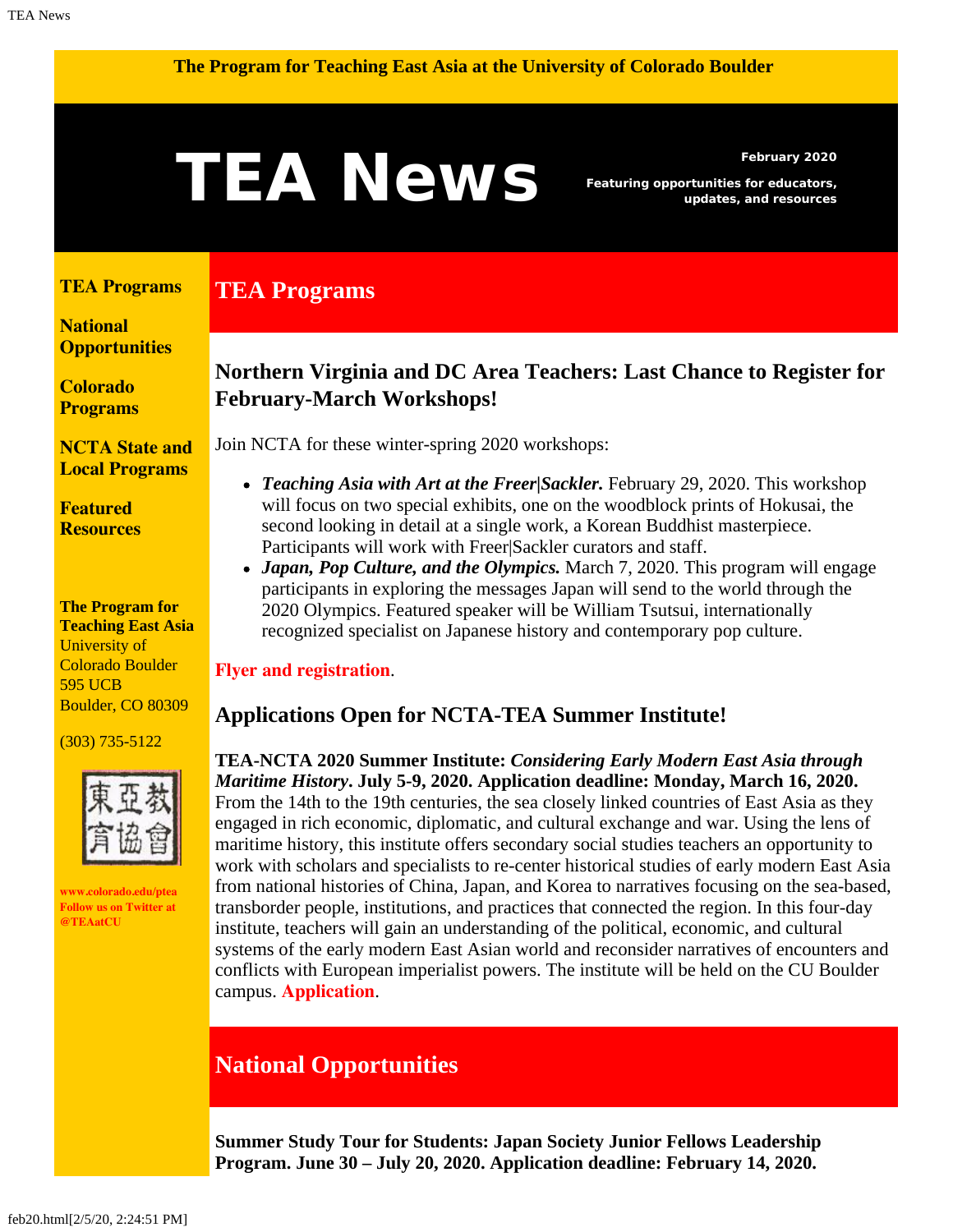Following an orientation in New York City, ten U.S. high school students will travel to Japan to meet with industry leaders, experience daily life with a host family, and travel to historical sites. The program connects Junior Fellows with present leaders and establishes a network of alumni with a global worldview and close bonds with Japan. Open to students nationwide; needs-based scholarships available. **[More information and](https://www.japansociety.org/page/programs/education/japan-society-junior-fellows-program) [application](https://www.japansociety.org/page/programs/education/japan-society-junior-fellows-program)**.

**NCTA Webinars.** NCTA at the Five College Center for East Asian Studies is now registering for five webinars:

- *Democracy in Taiwan*, with Sara Newland, Smith College. February 19, 2020, 7 pm EST. **[Registration](https://attendee.gotowebinar.com/register/107287449740087554)**.
- *Taiwanese Identity*, with Catherine Chou, Grinnell College. February 26, 2020, 7 pm EST. **[Registration](https://register.gotowebinar.com/register/821332291930394115)**.
- *Teaching Taiwan*, with James Lin, University of Washington. March 11, 2020, 7 pm EDT. **[Registration](https://attendee.gotowebinar.com/register/4325439564888608002)**.
- *Magic Ramen: The Story of Momofuku Ando*, with Author Andrea Wang. April 7, 2020, 7 pm EDT. Cosponsored by NCTA at the Program for Teaching East Asia. **[Registration](https://register.gotowebinar.com/register/8009244423049219595)**.
- *China's Three Teachings: Buddhism, Daoism, and Confucianism*, with Jeffrey Richey, Berea College. March 25, 2020, 7 pm EDT. **[Registration](https://attendee.gotowebinar.com/register/329441576040942603)**.

**Summer Institute:** *Korean History and Culture Seminar for K-16 Educators in the United States.* **June 22-26, 2020. Application deadline: March 1, 2020.** The National Korean Studies Seminar and the Korean Cultural Center Los Angeles are offering fellowships to attend the 16th annual free seminar on Korean history and culture. Participants will learn about Korean art, history, language, literature, music, philosophy, and religion from prominent scholars and receive copies of *Teaching East Asia: Korea*. The seminar will take place at the Korean Cultural Center Los Angeles. USC continuing education units are available. Access more information **[here](http://koreanseminar.org/register)** or email **[MaryConnor@sbcglobal.net](mailto:MaryConnor@sbcglobal.net)**.

**Fulbright Teacher Exchanges. 2020-2021 School Year.** The Fulbright Teacher Exchanges are currently recruiting for two programs. The Distinguished Awards in Teaching Short-Term Program sends expert K-12 educators from the United States to participating countries and territories to support and work in schools, teacher training colleges, government ministries, or educational nongovernmental organizations. Eligible countries include Korea, the Philippines, and Vietnam. The Teachers for Global Classrooms Program prepares U.S. K-12 educators to bring an international perspective to their schools. This yearlong professional learning opportunity features an intensive online course, a symposium in Washington, DC, and a short international exchange. Eligible countries include Indonesia and the Philippines. **[More information](https://www.fulbrightteacherexchanges.org/programs/#us)**.

**Summer Teachers in Residence at the Freer and Sackler Galleries. Application deadline: March 31, 2020.** The Freer|Sackler, Smithsonian's national museum of Asian art, seeks Summer Teachers in Residence to advise and expand K-12 student and teacher initiatives at the Freer and Sackler Galleries. Participants will develop content for K-12 students, network with Smithsonian staff, and receive behind-the-scenes access to Smithsonian resources. For more information, contact **[AsiaTeachers@si.edu](mailto:AsiaTeachers@si.edu)**.

**Elgin Heinz Outstanding Teacher Awards. Application deadline: May 15, 2020.** Nomination/application materials for the 2020 Elgin Heinz Outstanding Teacher Award are now available. This award is designed to honor exceptional K-12 classroom teachers in the United States who further mutual understanding between Americans and Japanese.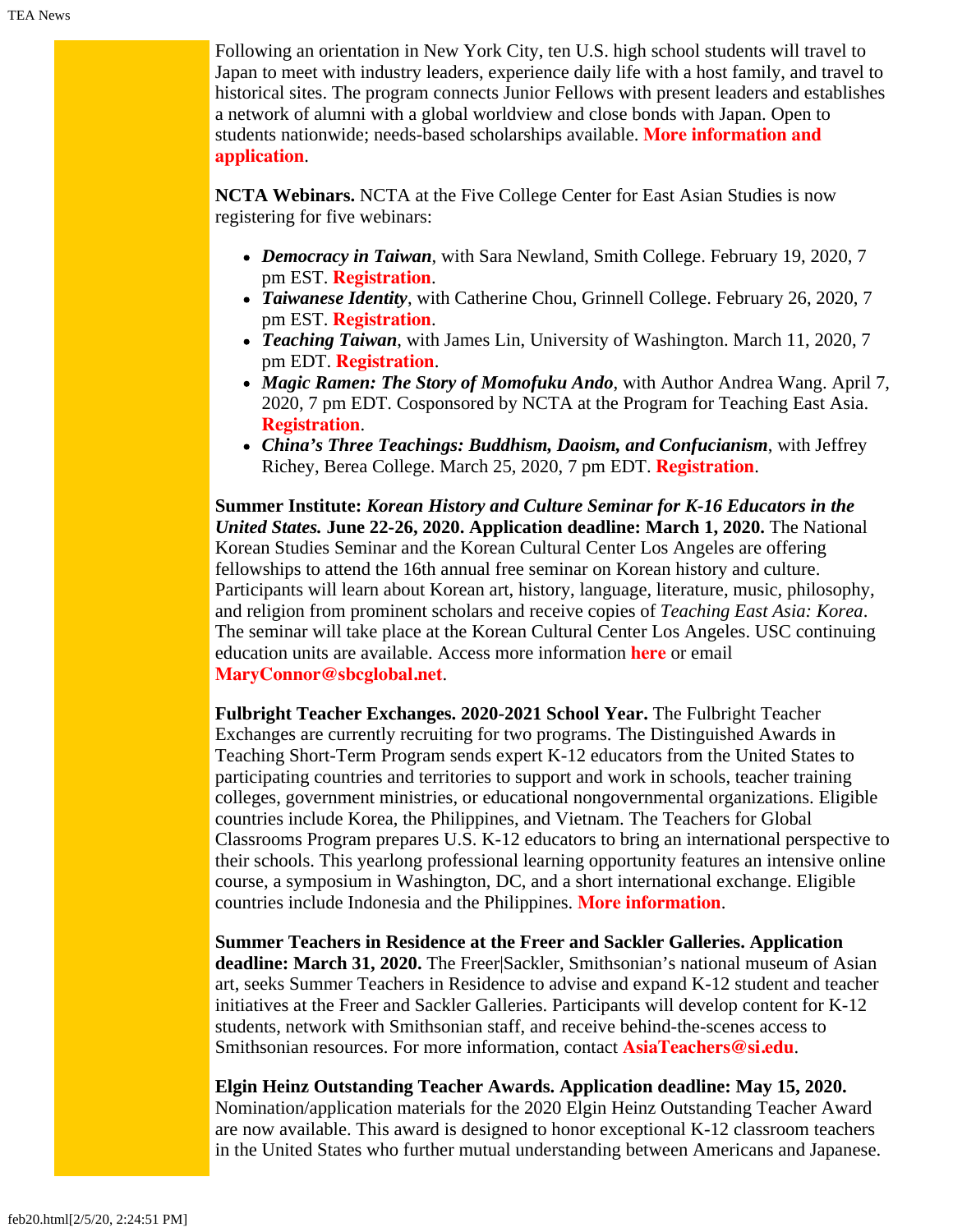This year's award will be focused on teachers of Japanese language. **[Application](https://www.engageasia.org/elgin-heinz-teacher-award)**.

### **Previously Announced National Opportunities**

**Columbia NCTA Online Book Group:** *A Chinese Life*. **February 19 – April 14, 2020.** The NCTA national coordinating site at Columbia's Weatherhead Institute is wrapping up its series on China with this book group on a graphic novel. More information is available **[here](http://afe.easia.columbia.edu/announcements/2019/BookGroupsFall19.html)**. A new series, *Graphic Novels on Japan and Korea,* will launch this spring; more information in our next E-news.

**NCTA Workshop:** *Modern/Contemporary East Asian Film Workshop***. April 25-26, 2020. Application deadline: March 6, 2020.** NCTA at Indiana University presents this 1.5-day workshop introducing middle and high school teachers to a selection of modern/contemporary Chinese, Japanese, and Korean film classics, with special focus on analyzing depictions of family structures in East Asia. Travel support is available. **[Information and application](https://easc.indiana.edu/programs/ncta-programs/ncta-enrichment-sijo-workshop.html)**.

**NCTA Summer Workshop:** *Teaching East Asian Literature***. July 19-24, 2020. Application deadline: March 27, 2020.** Participants in this workshop presented by NCTA at Indiana University will engage in in-depth discussion and analysis of classical and modern literary selections from China, Japan, and Korea. Participants will also receive instruction on classroom implementation strategies. Priority is given to high school educators. **[Information and application](https://easc.indiana.edu/programs/ncta-programs/ncta-summer-literature-workshop.html)**.

**USS Midway Museum 2020 Summer Institutes. Application deadline: March 8, 2020.** The USS Midway Museum in San Diego is hosting two summer institutes in 2020:

- *The Cold War, Korea and Vietnam.* June 28 July 11, 2020.
- *World War II in the Pacific: Clash of Nations and Perspectives.* July 12-18, 2020.

For more information, visit the Museum **[website](https://www.midway.org/education/teacher-programs/midway-institute-for-teachers/)**.

# <span id="page-2-0"></span>**Colorado Programs**

**Film Screening:** *A Thousand Paper Cranes: How Denver's Japanese American Community Emerged from Internment***. February 18, 2020, 6 pm.** I am Denver Community Cinema is hosting this free screening of its documentary film. A reception will precede the film, and a community discussion will follow. The event will be at the Sie Film Center (2510 E. Colfax, Denver). **[More information](https://www.eventbrite.com/e/i-am-denver-community-cinema-2020-tickets-91657198147)**.

**Film Festival: Colorado Dragon Film Festival. February 20-23, 2020.** This festival will feature films from Korea, China, Japan, and the Philippines, with topics ranging from baseball to cooking with natural ingredients having medicinal properties and Chinese opera. The festival takes place at the Sie Film Center (2510 E. Colfax, Denver), with panels hosted next door at the Tattered Cover. **[Schedule and tickets](http://www.cdfilm.org/)**.

**Study Tour for Students: Japan Cultural Experience and History Program. June 3- 11, 2020. Application deadline: February 20, 2020.** Aurora Sister Cities International and Pacific Rim Cultural Exchange offer this opportunity for high school students to travel to Hiroshima, Japan. Students will visit world heritage sites, experience cultural activities, and take part in Japanese language and culture/history classes. Cost is \$3,500,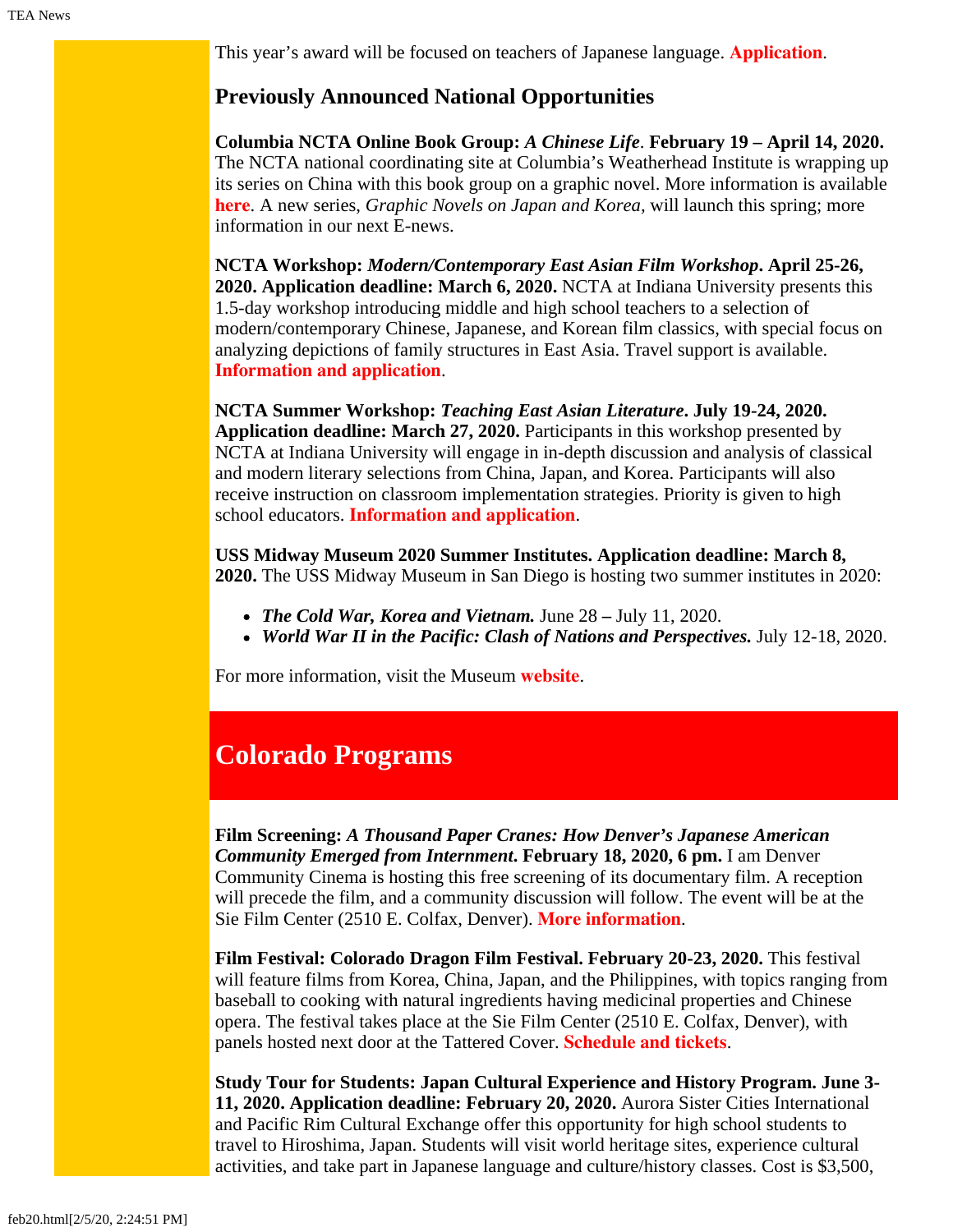which includes airfare. Partial scholarships may be available. For more information, contact **[jbclark@auroragov.org](mailto:jbclark@auroragov.org)**.

**Denver-Takayama Sister Cities Tour:** *Introduction to Japan***. October 3-15, 2020. Application deadline: June 12, 2020.** This trip will feature visits to Kyoto, Takayama, and Tokyo, with a pre-trip excursion to Hiroshima available as well. Cost of the trip is \$3950 plus airfare. **[More information and registration](https://www.denversistercities.org/takayama/2020i2j/)**.

# <span id="page-3-0"></span>**NCTA State and Local Programs**

**Northern Virginia and DC Area NCTA Workshops. February 29 and March 7, 2020.** Join NCTA for these winter-spring 2020 workshops:

- *Teaching Asia with Art at the Freer|Sackler.* February 29, 2020. This workshop will focus on two special exhibits, one on the woodblock prints of Hokusai, the second looking in detail at a single work, a Korean Buddhist masterpiece. Participants will work with Freer|Sackler curators and staff.
- *Japan, Pop Culture, and the Olympics.* March 7, 2020. This program will engage participants in exploring the messages Japan will send to the world through the 2020 Olympics. Featured speaker will be William Tsutsui, internationally recognized specialist on Japanese history and contemporary pop culture.

Registration for the February and March workshops closes February 15. **[Flyer and](https://www.colorado.edu/ptea/sites/default/files/attached-files/nova_flyer_2019_2020.pdf) [registration](https://www.colorado.edu/ptea/sites/default/files/attached-files/nova_flyer_2019_2020.pdf)**.

**NCTA New York (Ithaca) Seminar:** *China, Korea, Japan.* **February 29 – May 16, 2020.** Participants in this seminar will meet monthly on Saturdays and take part in six webinars as they learn about East Asia and how to incorporate it into their curriculum. **[Information and registration](https://www.fivecolleges.edu/fcceas/ncta/ncta_new_york/2020-ithaca-seminar)**.

**NCTA California (Los Angeles) Seminar:** *East Asia: Origins to 1800***. March 7 – May 2, 2020. Application deadline: February 23, 2020.** This seminar offering in-depth introductions to the history and culture of the region will consist of five Saturday sessions on the University of Southern California campus. **[Information and registration](https://china.usc.edu/seminars/east-asia-origins-1800-spring-2020)**.

# <span id="page-3-1"></span>**Featured Resources**

The National Consortium for Teaching about Asia, the Committee on Teaching about Asia of the Association for Asian Studies, and Asia for Educators at Columbia University recently announced the 2019 winners of the **Freeman Book Awards** for new young adult and children's literature. The awards recognize quality books for children and young adults that contribute meaningfully to an understanding of East and Southeast Asia. Awards are given in three categories: Children's, Young Adult/Middle School, and Young Adult/High School. The winner in the Children's category was *The Phone Booth in Mr. Hirota's Garden*, by Heather Smith, illustrated by Rachel Wada. Winners in the two Young Adult categories were *All the Ways Home*, by Elsie Chapman (middle school), and *The Weight of Our Sky*, by Hanna Alkaf (high school). Honorable Mention citations were